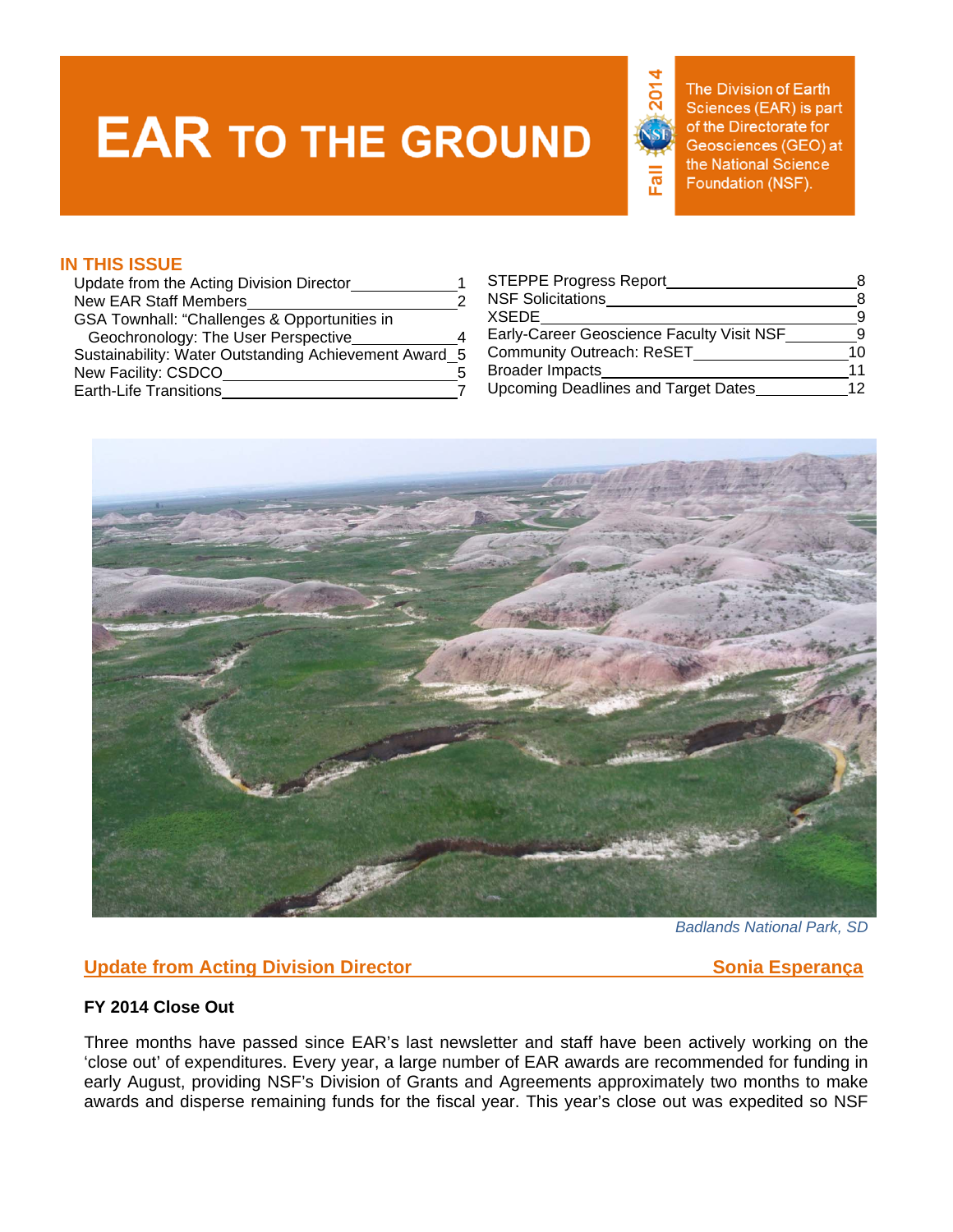could implement a new financial system to improve grant, contract and cooperative agreement management. EAR spent \$177 million this fiscal year, approximately the same budget as last year.

#### **Committee of Visitors**

According to NSF policy, programs need to convene a Committee of Visitors (CoV) every three years to evaluate the merit review process and to assess if funding decisions made by Division staff were justified. This year, CoVs were held for research programs in the Surface Earth and Deep Earth Processes sections. The resulting reports and the NSF response are made available to the public after approval by the NSF Advisory Committee for Geosciences. CoVs are an integral part of NSF's commitment to improve the merit review process and maintain the community's trust in NSF program management. Approved CoV reports are available at http://www.nsf.gov/geo/acgeo\_cov.jsp.

#### **Changes in EAR Personnel**

Summer is also a time when we bid farewell to a number of EAR colleagues and welcome new staff in their stead. Four program officers have recently departed.

- Deborah Aruguete, an excellent colleague involved in a number of Division and Cross-Directorate activities, left the Geobiology and Low-Temperature Geochemistry (GG) program. Her can-do attitude will be missed by her EAR colleagues.
- Raffaela Montelli, Program Officer for Geophysics since 2012, accepted a new position as Program Director for the Division of Industrial Innovation and Partnerships in NSF's Directorate of Engineering. EAR sorely misses her enthusiasm for bridging science and industry. Fortunately, she remains at NSF to advise EAR on such issues. We currently have an open advertisement to fill her position in the Geophysics program.
- Two colleagues left the Hydrology (HS) Program. Shemin Ge returned to her home institution, the University of Colorado. She was an extraordinary colleague with an extremely optimistic attitude. Her additional duties included *EAR to the Ground* editor, member of the Science Leadership Committee and co-manager of the Water, Sustainability and Climate program. We are pleased to report that Chris Liu now serves as co-editor of this newsletter in her stead.
- Ni-Bing Chang returned to his academic position at the University of Central Florida. In addition to working in the HS program, Ni-Bing was involved in the Cyber-SEES program during his tenure at NSF. His expertise and commitment were much appreciated.

#### **EAR Welcomes Program Director Hailiang Dong**



 post-doctoral researcher at Princeton University, Hailiang joined Miami **Hailiang Dong** joins the Geobiology and Low Temperature Geochemistry program from his Professor position in the Department of Geology and Environmental Earth Science at Miami University of Ohio. After serving as a University as an assistant professor. His main research areas include mineralmicrobe interactions; groundwater and soil remediation; and microbial life in extreme environments such as saline lakes, deep continental subsurface, hot springs, deserts and oceans. He employs a suite of analytical techniques including microscopy, spectroscopy, cultivation and molecular microbiology, and bioinformatics. He serves as Associate Editor for the *Clays and Clay Minerals* 

and *Geomicrobiology Journals* as well as an editorial board member for other journals. Hailiang looks forward to serving the EAR community while at NSF.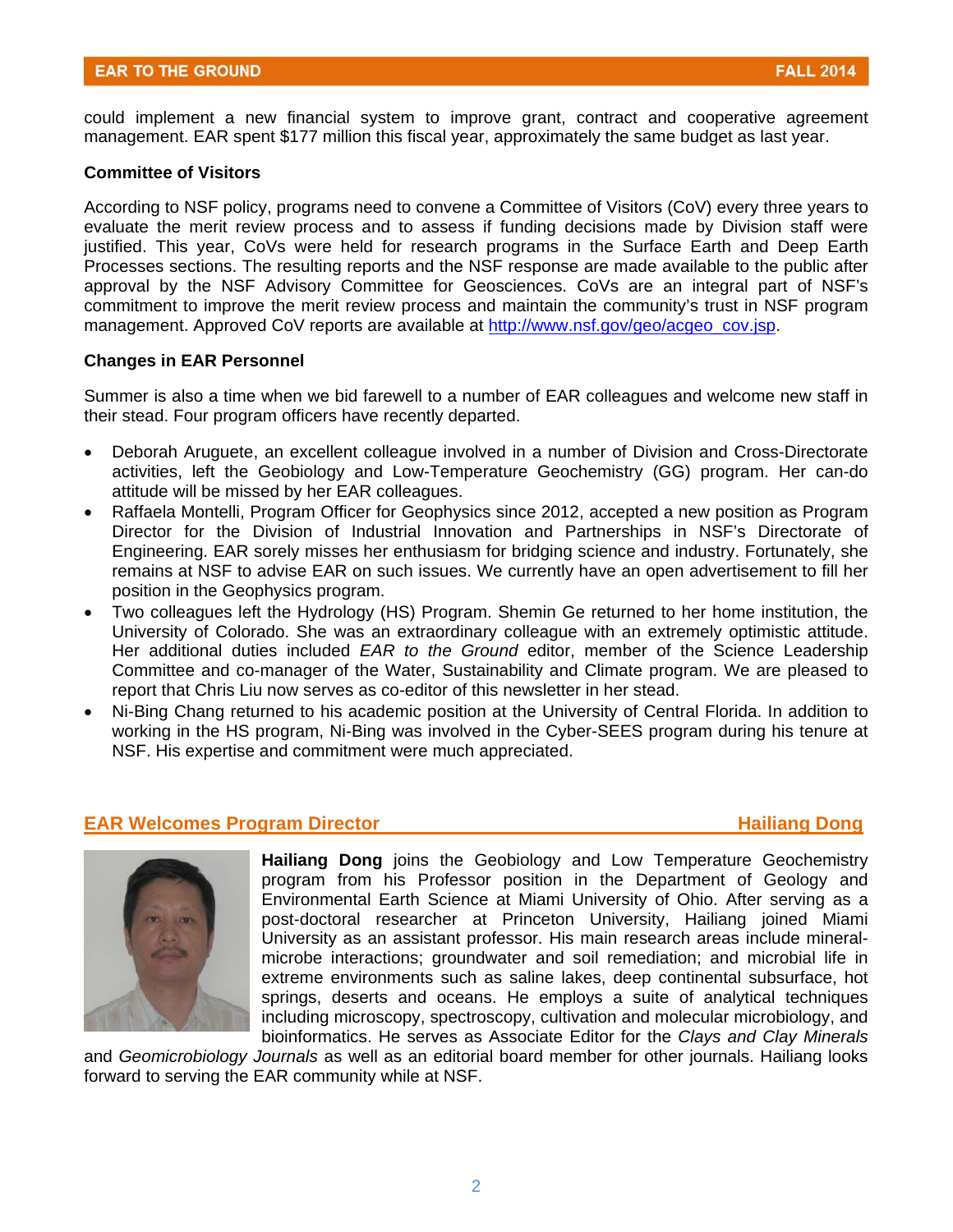#### **EAR Welcomes Program Officer Community Community Community Community Community Community Community Community Community Community Community Community Community Community Community Community Community Community Community Co**

**Dennis Geist** joined the Deep Earth Processes program. Dennis has been Professor of Geological Sciences at the University of Idaho since 1990 and is former department Chair. He is President of the Charles Darwin Foundation, which is dedicated to research in support of conservation of the Galápagos Islands. His research focuses on volcanology, petrology, geophysics and tectonics of the Galápagos and Snake River Plain. More recently, he has explored the relationships between the geologic history of ocean islands and their biodiversity and biological evolutionary patterns. He has been awarded the University's





Research Excellence award and College of Science Distinguished Faculty Award. He looks forward to applying his broad experience to both focused and interdisciplinary programs in deep-earth processes.

#### **EAR Welcomes Program Officer All Accords** And According to the Manual Accords and Accords and Accords and Accords Accords and Accords and Accords and Accords and Accords and Accords and Accords and Accords and Accords and



**Janet S. Herman** is professor at the University of Virginia in the Department of Environmental Sciences and Director of an inter-departmental group of faculty and students from Environmental Sciences, Civil Engineering and Chemical Engineering in the Program of Interdisciplinary Research in Contaminant Hydrogeology. Her research focuses on the evolution of the chemical composition of groundwater through water-rock interactions, and she collaborates with microbial ecologists and hydrogeologists in the study of contaminated soils and aquifers. She is particularly interested in interactions between surface water and groundwater as applied to karst terrains and coastal

aquifers. Her recent research focuses on emerging contaminants in water supplies, i.e., the environmental fate of contaminants in agricultural watersheds and in urban stormwater systems. She serves as Councilor for the Geological Society of America and the International Association of GeoChemistry. She is also currently serving as President of the Karst Waters Institute. She looks forward to working in the Hydrological Sciences program.

#### **EAR Welcomes Program Officer Community Community Community Community Community Community Community Community Community Community Community Community Community Community Community Community Community Community Community Co**

**John M. (Jack) Sharp, Jr.,** joins the Hydrological Sciences program from his position as the Carlton Professor of Geology in Department of Geological Sciences at The University of Texas. Jack is a Fellow of the Geological Society of America (GSA) and the Alexander von Humboldt-Stiftung Foundation. His research covers flow in fractured and carbonate rocks, thermohaline free convection, sedimentary basin hydrogeology, subsidence and coastal land loss, groundwater management and the effects of urbanization. He has been President of the GSA and an officer in the American Institute of Hydrology (AIH) and International Association of Hydrogeologists (IAH). Honors include GSA's Meinzer, AIH's Thesis, IAH's Presidents', Association of Engineering



Geologists' Publication Awards, Phi Kappa Phi and Tau Beta Pi. Hobbies include gardening, genealogy, fishing, duck hunting, Australia, opera and University of Texas football.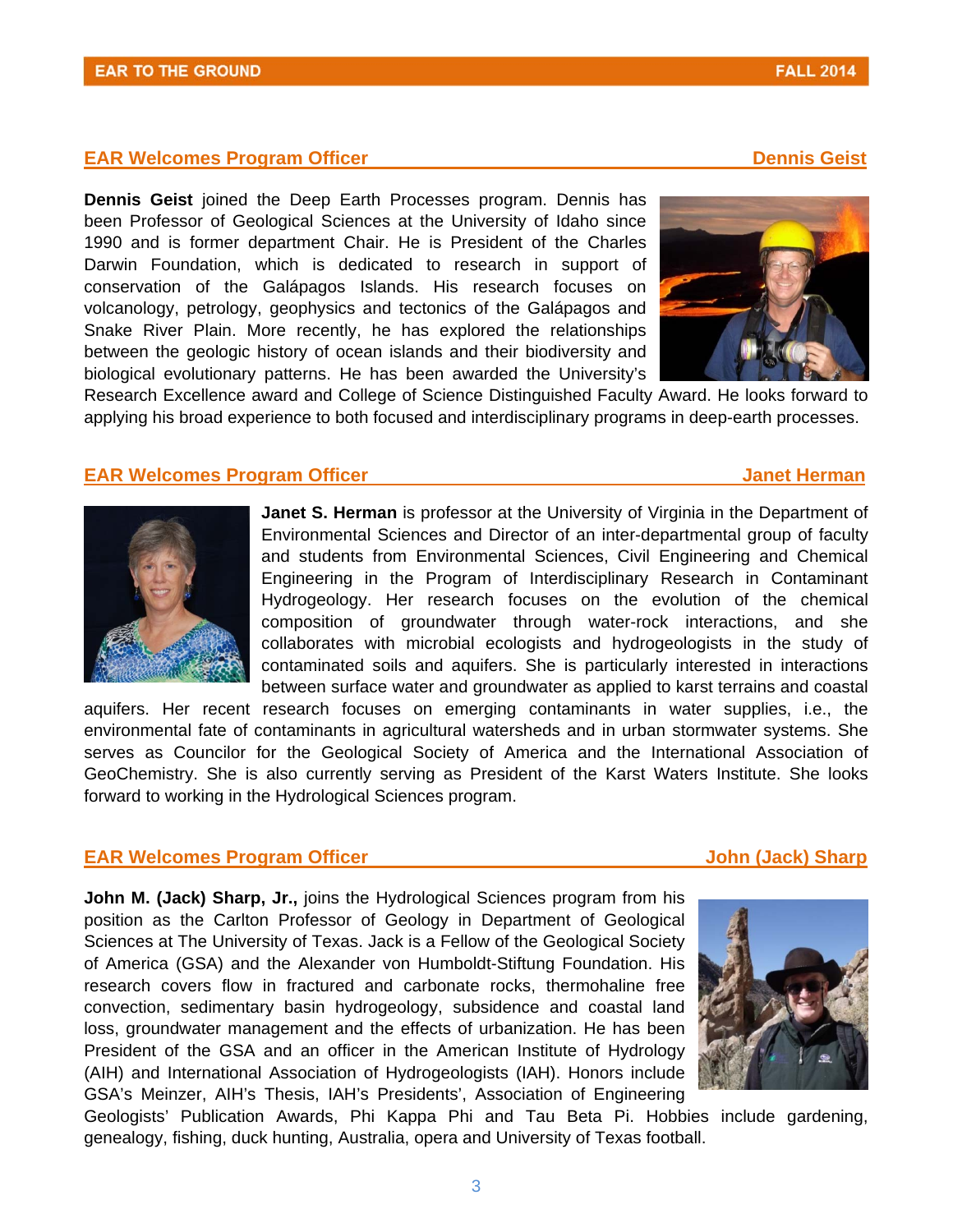#### **EAR TO THE GROUND**

4

# **EAR Welcomed Summer Intern Margaret Doyle Margaret Doyle**

**Margaret Doyle** is a senior at Yorktown High School in Arlington, Virginia. She joined EAR as an intern this past summer working under the mentorship of Science Assistant Rachel Thornton. She is interested in the deep earth and hopes to study geophysics in college. Her recent research activities were biochemistry related involving isolating and identifying the larvicidal agent in sweet potato leaves at George Mason University using flash chromatography & gas chromatography- mass spectrometry. In May she went to Los Angeles to share her research at Intel ISEF. Doyle has been President of the Virginia Junior Academy of Science, and she currently serves as an Alum Chair. During her time at NSF, she checked postdoc proposals for compliance, helped out with a polar panel and compiled a social media

report for EAR. She enjoys playing field hockey, lacrosse and running track for Yorktown, as well as serving as Head Editor of her school's newspaper. She is very grateful for her time at NSF, and she loved learning about earth science every day.

### **GSA Town Hall "Challenges & Opportunities in Geochronology: The User Perspective" Sonia Esperança**

This town hall will be conducted by a team a geochronologists who is attempting to gather input on what the user community sees as gaps in the access to infrastructure for geochronology that limit the research conducted in the different areas of geosciences research. The Town Hall will take place Tuesday, 21 October 2014: 12:00 PM-1:30 PM, at the Hyatt Regency, in the Prince of Wales meeting venue in Vancouver, BC. This will be an open discussion with the participation of NSF Program Directors and individuals that run laboratories that serve the broader community. This Town Hall is the second geochronology-related activity funded by NSF, and follows another workshop conducted at the Goldschmidt Conference in Sacramento earlier this year.

#### **Student Spotlight Community Community Community Community Community Community Community Community Community Community Community Community Community Community Community Community Community Community Community Community Com**

**Devon Orme** is a PhD student at the University of Arizona. Her stratigraphic and geochemical research on the tectonic history of the archetypical Xigaze forearc in Tibet has provided new insights into continental dynamics processes preceding and during continent-continent collision. Results from her research form the basis of a paper recently published in *Basin Research* 

(Orme et al., 2014). Devon has also been  $\overline{\text{Shed} \text{spotlight on} \text{your} }$  involved in significant outreach initiatives with student! Send a photo & K12 students at local Tuscon schools. <br>description (100 word max)

of their involvement in an EAR-funded project to rthornto@nsf.gov subject: "Student Spotlight"





## **FALL 2014**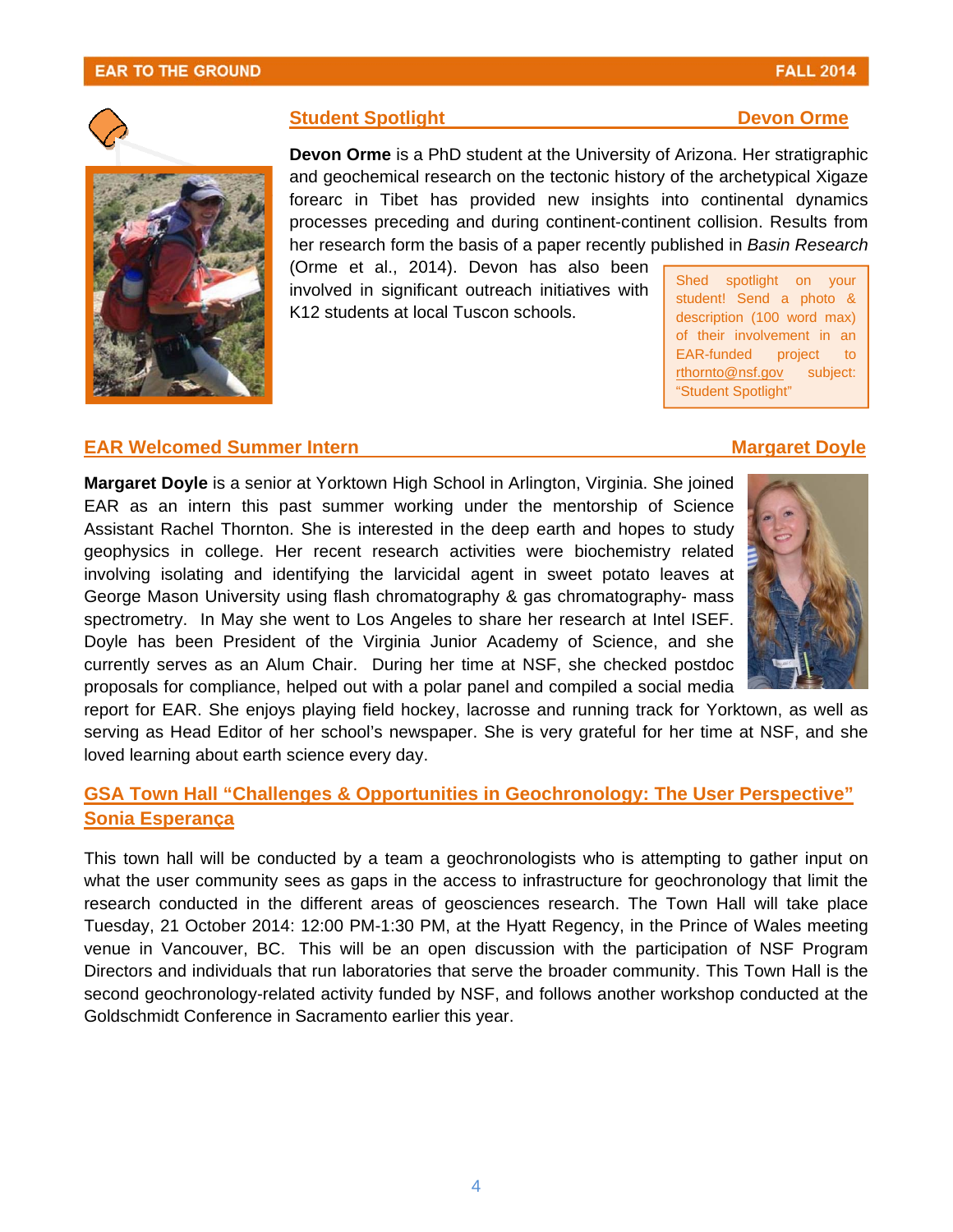### **Sustainability: Water is Recipient of 2014 Outstanding Achievement Award Terry Davies**



*Sustainability: Water,* an informative online video series produced by NBC Learn in partnership with NSF, is the recipient of the Renewable

Natural Resources Foundation's (RNRF) 2014 Outstanding Achievement NBCNews.com featured the

publication, piece of legislation or similar accomplishment in the natural available online at resources field. Tom Torgersen will accept the award on behalf of NSF http://nbclearn.com/Water. on October 2, 2014, at the annual meeting of the RNRF Board of Available cost-free to<br>Directors in Potomac Maryland Directors in Potomac, Maryland.

Sustainability: Water, a seven-part series, explains significant a <sup>timely educational tool.</sup> challenges to water supply management in selected U.S. regions and

cities. The series advance public understanding of the effect of human activity and climate variability on water and its distribution systems. Each video features an NSF-supported scientist explaining a scientific challenge and how these challenges are affecting the water supply.

Topics include: Ogallala Aquifer water management plans; measuring snow pack and snow melt for better water management; beetle-killed tree impact on water quantity and quality; better understanding of the urban water cycle; the impacts agricultural runoff and precipitation changes have on nutrient flow and algal blooms; efforts to reduce water imports by capturing, storing and reusing water; and flow and storage processes in the water cycle.

### **New IF Facility: Continental Scientific Drilling Coordination Office David Lambert**

The [Instrumentation & Facilities Program](http://www.nsf.gov/funding/pgm_summ.jsp?pims_id=6186) of the Division of Earth Sciences (EAR/IF) supports eighteen national, multi-user facilities on behalf of the earth sciences research and education community. Although ranging widely in the scope and cost of their individual operations, all of the facilities share a common attribute. They provide to their respective basic research and education communities on a national or regional scale certain complex and expensive technical and logistical capabilities that would otherwise be impractical to make available to individual or small groups of investigators.



*The new Continental Scientific Drilling Coordination Office (CSDCO) provides coordination, leadership and technical support in subsurface sampling and monitoring on Earth's continents* 

*EAR to the Ground* is continuing to highlight some of these facilities, to make the community aware of the incredible capabilities sponsored by EAR/IF. You can download the guide to multi-user facilities [here](http://www.nsf.gov/geo/ear/if/guidelines2012.pdf). In this issue, we highlight the Continental Scientific Drilling Coordination Office (CSDCO).

As of July 2014, the University of Minnesota-Twin Cities began operating the Continental Scientific Drilling Coordination Office (CSDCO). This new facility builds on the resources and experience of the personnel at LacCore (http://lrc.geo.umn.edu/laccore/), another facility supported by by EAR.

Award. The award recognizes a project, Ogallala Aquifer story on its recipit the project of the protected company of the series is public, the series serves as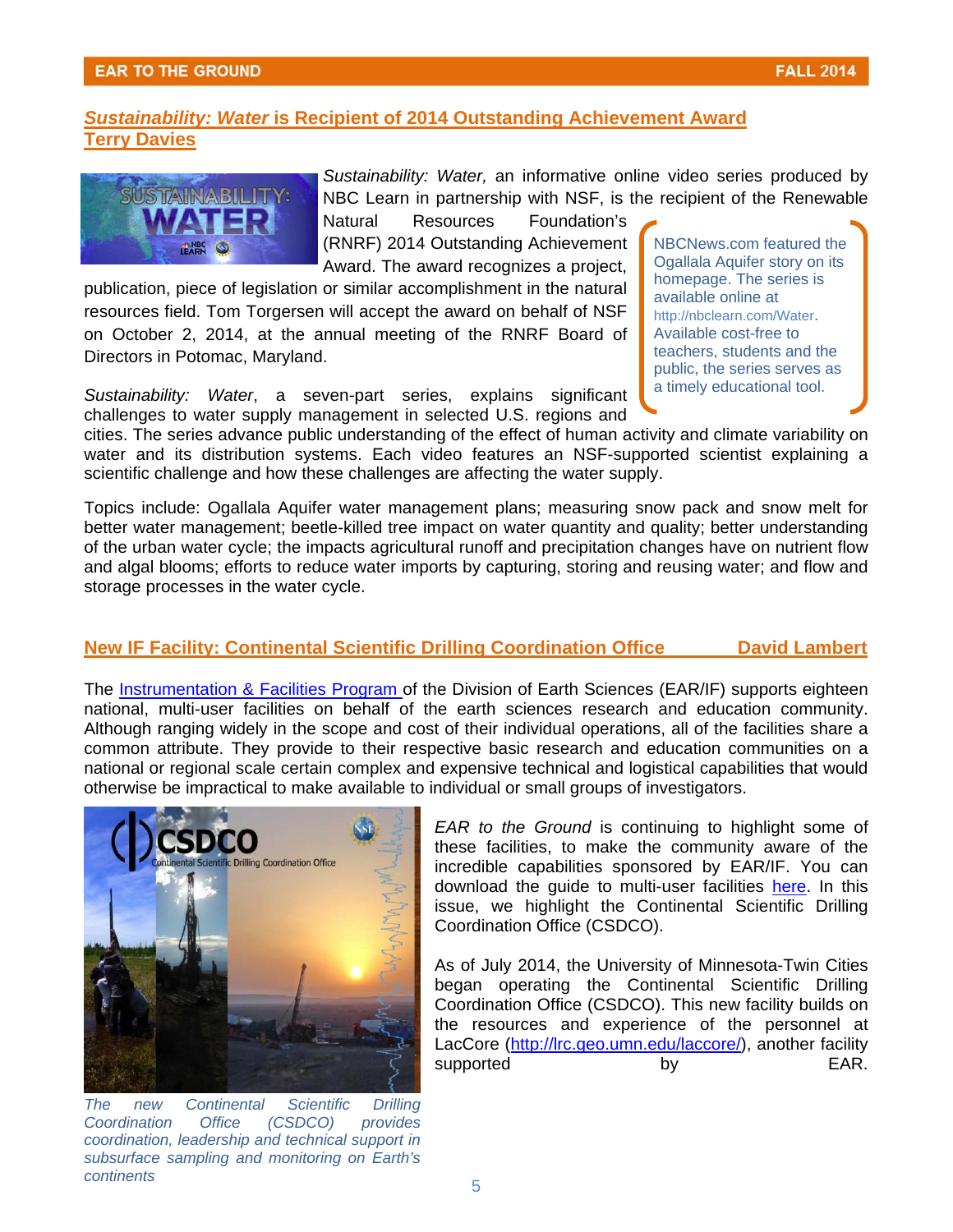CSDCO provides coordination, leadership and technical support in subsurface sampling and monitoring on Earth's continents. Through collaboration with the U.S. academic research community and other national and international organizations (particularly the International Continental Scientific Drilling Program, or ICDP), CSDCO coordinates research project development and infrastructure and cyberinfrastructure advancements to enable scientific drilling and coring and a deeply-embedded outreach, diversity and education program to maximize project profiles and engagement of scientific and broader communities. Together with the associated LacCore Facility for support of operations, core processing and analysis, and sample and data curation and dissemination, CSDCO provides integrated project support for scientists using core samples and boreholes to address research goals.

Any scientist can request support of CSDCO, for example, to determine appropriate drilling or coring techniques for projects; solicit and review bids to determine project budgets; address project logistical requirements; plan for project execution support and downstream analytical, curatorial and data management aspects; coordinate development and/or acquisition of infrastructure or cyberinfrastructure; develop and execute a meaningful plan for project-specific broader impacts; and form funding strategies and refine proposals.

to hard rock. The scientific focus of continental scientific drilling and coring projects are varied and involve aspects of many geoscience domains, including paleoclimate and paleoenvironment, tectonics, magmatism, hydrology, geomorphology, cryosphere, fault zones, geothermal, critical zone, seismology, biogeochemistry and impact structures. Materials cored and drilled range from soft sediments and soils

CSDCO can coordinate quick access to rental equipment for soft-sediment coring through the LacCore equipment pool, and maintains and operates a small, portable Winkie Drill for shallow drilling. The Winkie is particularly useful for drilling at remote sites with difficult access, for outreach and training, and for low-cost initial drilling to generate samples for preliminary analyses and justification for deployment of larger, more expensive drilling systems to reach deeper intervals. For deep drilling, CSDCO solicits bids from drilling contractors to deploy the equipment and expertise required.

CSDCO personnel are engaged in the NSF EarthCube initiative and are collaborating with ICDP and NSF-supported data facilities to develop integrated cyberinfrastructure to address several longstanding data management needs in the continental scientific drilling and coring *The Winkie Drill is*  community. These include building a scientific drilling and coring data *particularly suited to drill*  repository; establishing linkages to registration services such as the *in the most remote*<br>International Geo Sample Number (IGSN) for globally unique and persistent *locations: high*<br>mountains, deserts, arctic sample identifiers and to permanent data archives (e.g. National *tundra and dense jungles*  Geophysical Data Center, NGDC); and linking to visualization tools



supporting standard community workflows such as CoreWall/Corelyzer (core-data visualization), PSICAT (lithologic description), Correlator (stratigraphic correlation and core-log integration), and TMI/Tool for Microscopic Identification (sedimentary microscopic component identification, interpretation and description).

CSDCO strives to increase participation of underrepresented groups, engages the public with scientific activities, collaborates with federal agencies and private industry, enhances workforce development and expands access to training and infrastructure. Continental scientific drilling and coring projects offer an opportunity for local residents near drilling and coring sites to partner with the project and take ownership in some of its goals. CSDCO collaborates with project scientists to engage members of the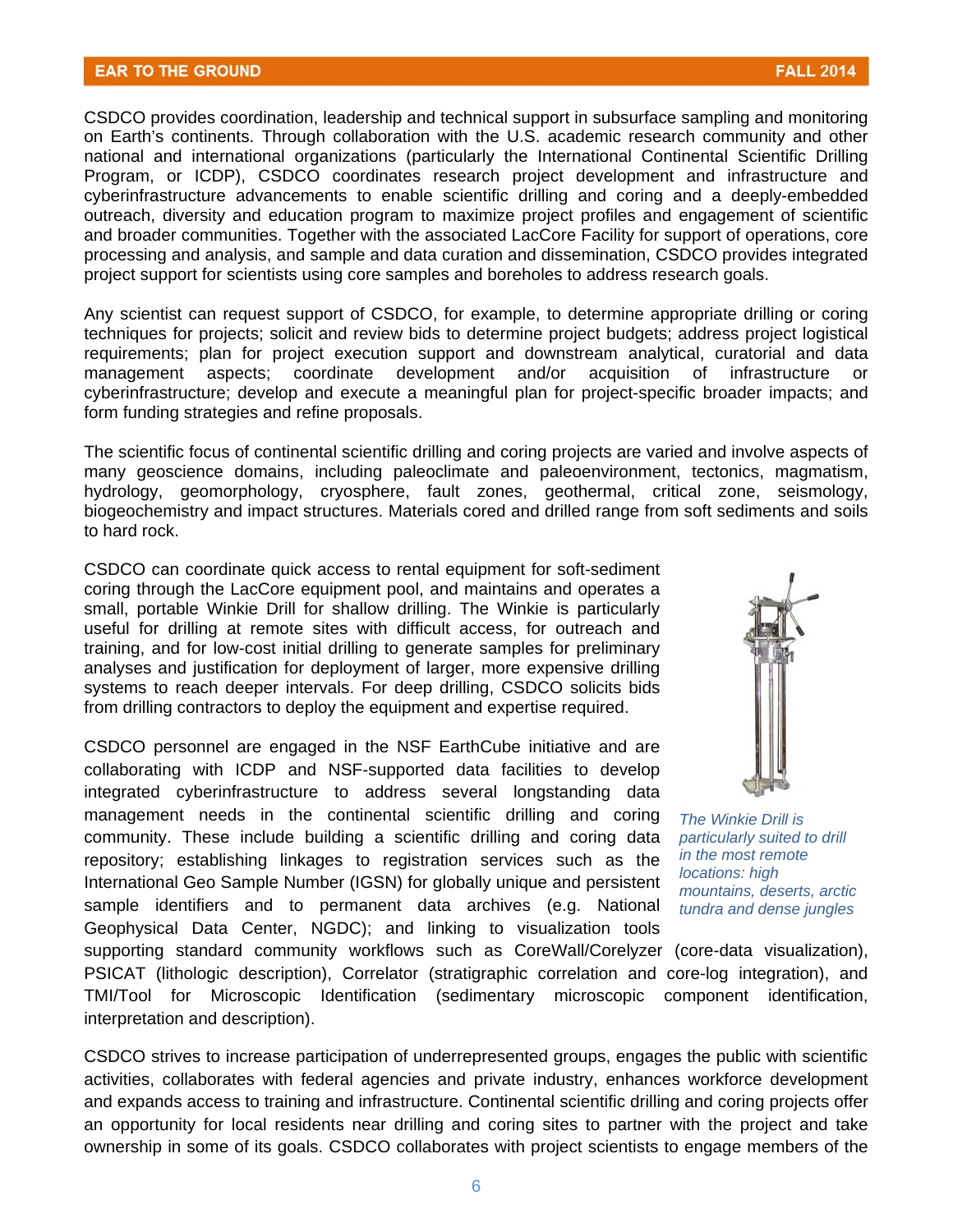public at the earliest stages of project planning, and to develop community-driven research in parallel with project scientific goals. Stakeholders may include primary and secondary education institutions, nonprofits, state and county agencies, business leaders and representatives, and indigenous peoples and tribal governments.

In addition to community-driven research, CSDCO coordinates Research Experiences for Undergraduates (REU) activities that utilize the associated LacCore facility; a summer institute for graduate students; an informal training program for local schoolteachers during major core processing parties to provide perspective on projects and content that can be used in classroom activities; and numerous facility tours, field experiences and school visits to the facility.

Scientists are encouraged to contact Anders Noren [\(noren021@umn.edu/](mailto:noren021@umn.edu)612-624-3298), CSDCO Director, to discuss opportunities to utilize the CSDCO resources to support research and educational goals.

#### **Earth-Life Transitions and Allen Contract Lane Allen Contract Lane Rich Lane**

Earth-Life Transitions (ELT) is an effort within the Sedimentary Geology and Paleobiology Program: 1) to stimulate synergistic activities and teams of multi-disciplinary scientists to address critical questions about Earth-Life interactions in Deep Time and 2) to enable team-based interdisciplinary projects on the sedimentary crust involving stratigraphy, sedimentology, paleontology, proxy development, calibration and application studies, geochronology and modeling at appropriately resolved scales of time and space in order to understand major linked events of environmental, climate and biotic change.

In the first competition in the spring of 2013, the community responded with the submission of 37 projects for consideration. Of those submissions, 9 projects were awarded that were distributed through all parts of the geologic column.

ELT awardees were invited by the China University of Geosciences to present project overviews and initial outcomes at the 3rd International Geobiology Conference in Wuhan, China in June of 2014. All but two of the awardee projects had representatives who traveled to Wuhan to participate in the ELT session.

ELT planned activities over the next year include:

- 1. T131. Critical Earth-Life Transitions: The Marine Perspective Vancouver GSA, October, 2014
- 2. T133. Critical Earth-Life Transitions: The Terrestrial Perspective Vancouver GSA in October 2014
- 3. Innovative Approaches to Studying Organisms and Environments in Deep-Time Society for the Advancement of Native Americans in the Sciences Annual (SACNAS) Conference - Seattle, WA in October 2014. Hosted by STEPPE
- 4. Innovative Approaches to Studying Critical Transitions in Earth's History American Association for the Advancement of Science (AAAS) Annual Meeting - San Jose, CA in February 2015. Hosted by **STEPPE**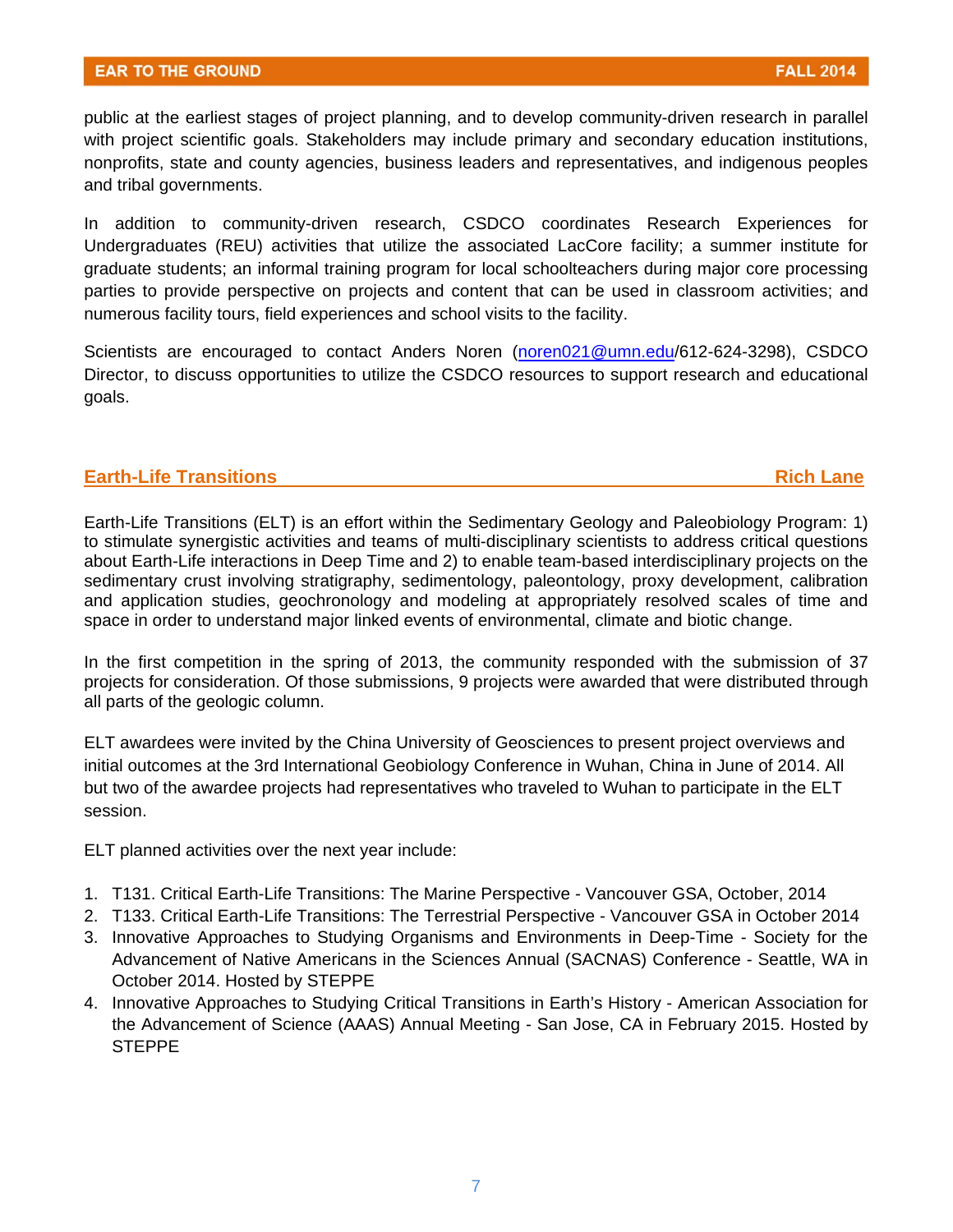#### **STEPPE Progress Report And Allen Contract Contract Contract Contract Contract Contract Contract Contract Contract Contract Contract Contract Contract Contract Contract Contract Contract Contract Contract Contract Contract**

The STEPPE coordinating office is working to support new research synergies and the development of infrastructure that will encourage the community to contemplate big problems that need to be solved. The office will also facilitate the formation of collaborative research teams to tackle identified problems.

In addition to hosting ELT activities at the SACNAS and AAAS meetings (see above), STEPPE is cohosting a workshop at the GSA Annual Meeting with the EarthCube-funded Cyber for Paleogeosciences group. This interactive workshop, entitled "Cyberinfrastructure Resources for Paleobiology and Paleoecology," will allow researchers to interact with data and learn more about the tools that are available through the Paleobiology Database, the Neotoma Database and iDigBio – all of which are NSF-funded initiatives. STEPPE is collaborating with several partners to plan future workshops and events, as well as providing an up-to-date calendar of upcoming events relevant to the deep-time sedimentary crust community. Go to http://steppe.org/ for more information.

#### **NSF Solicitations: TCUP & HBCU-UP Lina Patino**

Two NSF solicitations specifically call for proposals from the geosciences community to improve education and diversity: Tribal Colleges and Universities Program and Historically Black Colleges and Universities Undergraduate Program.

The **[NSF 14-572 Tribal Colleges and Universities Program](http://www.nsf.gov/funding/pgm_summ.jsp?pims_id=5483)** (TCUP) has a new track for Partnerships for Geoscience Education (PAGE) to provide support for collaborations between TCUP and other academic institutions. Goals include improving TCUP institutions' instructional capacity in geosciences; attracting, retaining and supporting TCUP students in internships and research endeavors deemed to be necessary for a complete curriculum offering; and engaging partner universities to provide an academic grounding and a successful transition for students who wish to study or attain degrees in geosciences.

- Proposals due on March 16, 2015
- Project Length: Up to five years
- Award Size: Up to \$5,000,000 per award; up to \$825,000 per institution (up to \$165,000 per institution per year, not to exceed \$1,000,000 per project per year)
- Eligible Institutions: (a) single TCUP institutions or (b) a consortium of institutions (including other TCUP institutions, universities or research organizations) submitting a collaborative project. In collaborative projects, it is expected that one TCUP institution is identified to take the lead on organizational activities, although each institution will independently manage its portion of the award.

The **[NSF 14-513 Historically Black Colleges and Universities Undergraduate Program](http://www.nsf.gov/funding/pgm_summ.jsp?pims_id=5481)** explicitly encourages submission of innovative proposals to address severe underrepresentation of African American students in the geosciences, engineering and physics.

HBCU-UP invites proposals in multiple tracks: Research Initiation Awards, Targeted Infusion Projects, Broadening Participation Research Projects, Achieving Competitive Excellence Implementation Projects and Implementation Projects. Letters of Intent (LOI) are required. LOI and full proposal deadlines vary by track. Budget limitations vary by track. Proposals may only be submitted by accredited HBCUs offering STEM degrees, but collaborations with other institutions are allowed through sub-awards. Other eligibility limitations apply.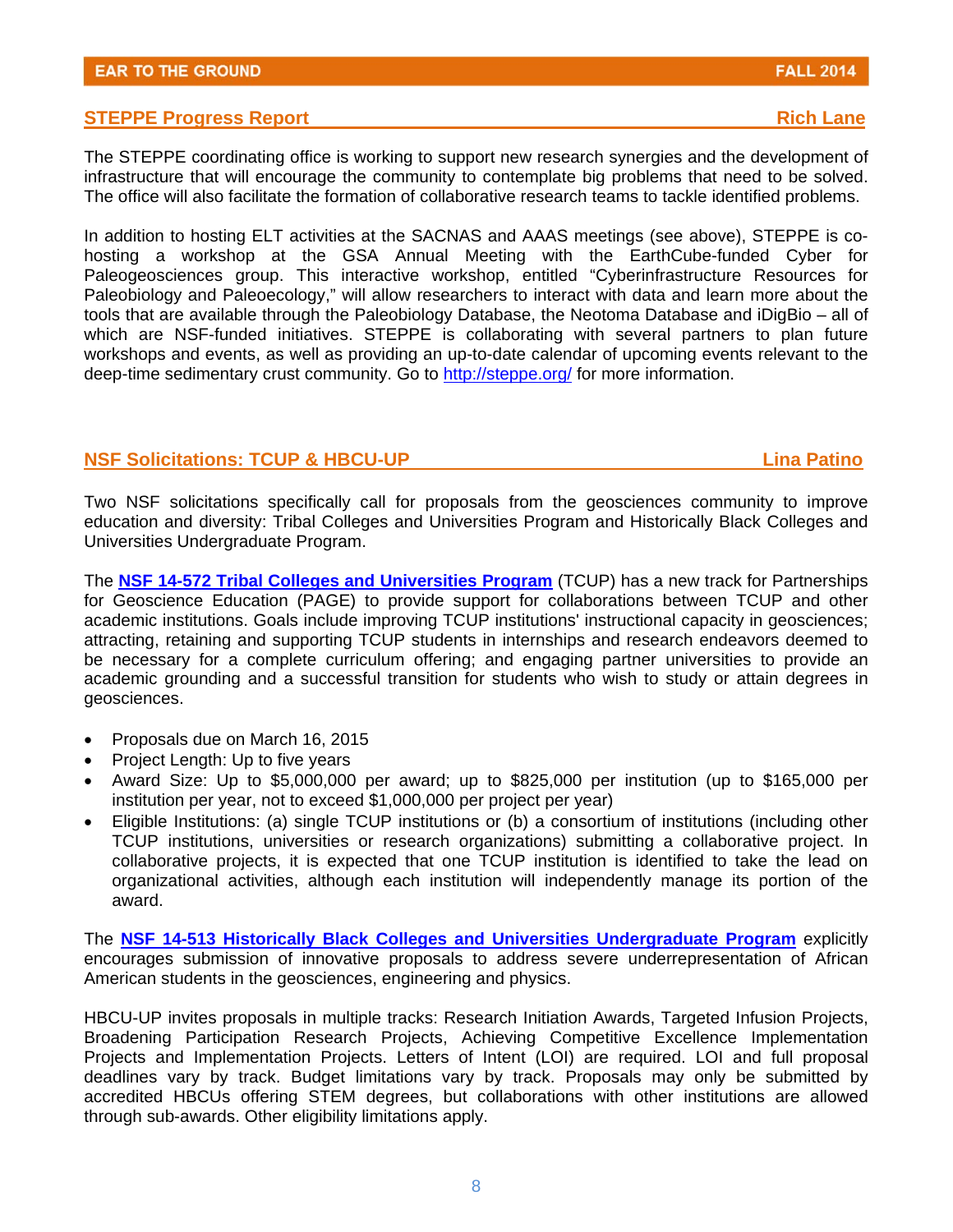#### **XSEDE Rachel Thornton, Margaret Doyle Rachel Thornton, Margaret Doyle**

From earthquake visualizations to data collection storage, Earth Scientists often face a need for high performance computing. Researchers may experience challenges with acquiring access to supercomputers or have questions about using them most effectively. When such issues arise, programs such as the Extreme Science and Engineering Discovery Environment [\(XSEDE\)](http://www.nsf.gov/cgi-bin/goodbye?https://www.xsede.org/) lend a hand.

XSEDE, a virtual cyber infrastructure, offers access to distributed computing resources at a variety of scales. The program provides a variety of training classes to help users jump high-tech hurdles. XSEDE is free to the scientific community, including non-NSF grantees. In order to use XSEDE's services, a researcher must first apply from their U.S.-based institution. XSEDE follows the protocol that is outlined in the current NSF Grant Proposal Guide. The XSEDE website has a [video t](http://www.nsf.gov/cgi-bin/goodbye?https://meeting.austin.utexas.edu/p4p2yy0hcgg)hat details how to write a competitive proposal, along with [examples](http://www.nsf.gov/cgi-bin/goodbye?https://portal.xsede.org/successful-requests) of requests at https://portal.xsede.org/successful-requests.

One long-term goal of XSEDE is to connect to every scientific community through shared computational resources at a campus, regional or national level. It does this through the [Campus Champions](http://www.nsf.gov/cgi-bin/goodbye?https://www.xsede.org/campus-champions)  [Program.](http://www.nsf.gov/cgi-bin/goodbye?https://www.xsede.org/campus-champions) XSEDE Campus Champions provide a source of knowledge at each partner institution about high-performance computing and XSEDE resources. If your institution could benefit from a campus champion, check out the list of partner institutions [here.](http://www.nsf.gov/cgi-bin/goodbye?https://www.xsede.org/resources/overview)

The XSEDE course calendar offers dates of training classes on topics ranging from science visualizations to parallel computing. XSEDE also has a [news page](http://www.nsf.gov/cgi-bin/goodbye?https://www.xsede.org/web/guest/news) where upcoming conferences and workshops are advertised. For more information, contact the XSEDE support system (info@xsede.org) or check out the getting started guide at https://www.xsede.org/using-xsede. A compilation of recent XSEDE highlights (2012- 2013) can be found [here.](http://www.nsf.gov/cgi-bin/goodbye?https://www.xsede.org/documents/10157/169907/X13_highlights.pdf)

#### **Early-Career Geoscience Faculty Visit NSF Mateur Accord Richard Yuretich Mateurs Accord Public Property Accord Public Property Accord Public Property Accord Public Property Accord Public Property Accord Public Property Ac**

A group of 61 geoscience faculty members in the early stages of their academic careers came to NSF on June 27 as the culminating event of the 2014 Workshop for Early-Career Geoscience Faculty sponsored by the National Association of Geoscience Teachers (NAGT). The four-day workshop was held at the University of Maryland campus in College Park.

Although the participants' research interests were diverse, encompassing many GEO disciplines and unrelated disciplines, the large majority were focused on the Earth Sciences.

 Undergraduate Education, opened the workshop with Margaret Cavanaugh, Deputy Assistant Director for GEO, and Susan Singer, Division Director for



*Early-Career Geoscience Faculty Workshop participants await the start of the introductory session in the National Science Board Conference Room. Photo courtesy of Adriana Potra* 

a welcome and introduction. Participants then headed to small group meetings with program officers.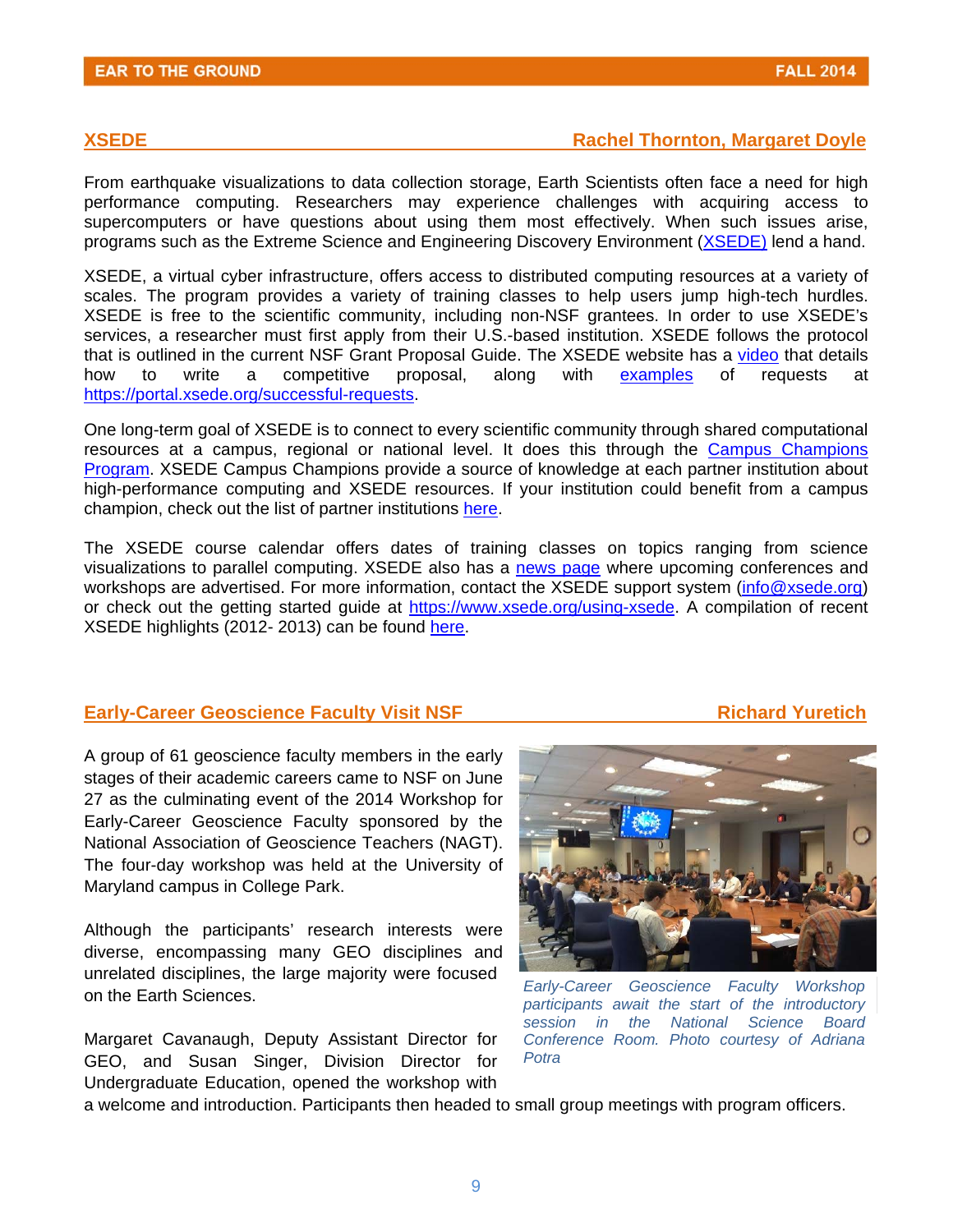#### **EAR TO THE GROUND**

The EAR program sessions, which provided a general overview of program goals and the proposal evaluation process, generally had five to ten faculty participants. The faculty then fanned out to a number of concurrent sessions on various topics, including Earth Sciences Instrumentation and Facilities, Paleo Perspectives on Climate Change, the CAREER program, and Earthscope. A complete view of the program is available at the Early Career [web site.](http://www.nsf.gov/cgi-bin/goodbye?http://serc.carleton.edu/NAGTWorkshops/earlycareer2014/nsf_visit.html)

An important part of the day consisted of individual meetings of workshop participants with program officers in their research areas. Ten EAR program officers and seven from other Divisions spent much of the afternoon in one-on-one conversations discussing research projects and providing advice on proposal preparation.

Exit interviews indicated that this experience was highly valued by all who participated. The participants also indicated that the knowledge they gained during the workshop will help them as they develop their future careers. Plans are in the works to reprise this visit for the workshop in 2015.

#### **Community Outreach with ReSET: A Personal Experience Thornton Rachel Thornton**

A group of science assistants and I visited Barrett Elementary of Arlington Public Schools as NSF volunteers with the Washington-DC-based volunteer organization [ReSET](http://www.nsf.gov/cgi-bin/goodbye?http://resetonline.org/) to perform a series of science demonstrations. We developed hands-on classroom demonstrations and engaging lectures to deliver in the form of 40-minute classroom visits with Barrett's fifth graders. Lessons included enzyme catalysts with carrots, metabolism with yeast and cave formation (speleothems) with borax crystals and sugar cubes.

> *Student Brian McVicker (left) and NSF volunteer Rachel Thornton (right) with borax crystal experiment*

the activities into the school's science enrichment curriculum. ReSET motivates children to discover and explore STEM fields. The organization provided demonstration supplies to enable Barrett's science enrichment teachers Susan Garman and Allyson Greene to incorporate

> Garman felt the volunteers, ranging in expertise from a geologist, marine biologist, mechanical engineer, physicist, environmental engineer and bioengineer, helped to spark student interest and curiosity. She stated, "In our classes we teach hands-on science as part of the curriculum, but the children view us rather like their parents. With the volunteers they get something different. The scientists talk about their jobs and unique career experiences, not only sharing knowledge in their area of discipline, but their enthusiasm as well. We as teachers learn as much as the students."

She continued, "I felt that seeing scientists in plain clothing rather than with lab coats or equipment talking candidly to students about their path made STEM careers more real to them." *Students Michaela Donovan* 

*with borax crystal creations* One student timidly approached me at the end of the class to tell me she with borax crystal creations had been interested in Earth Science since her first rock collection at 5

years old and is now convinced that she wants to be a Geoscientist when she grows up.



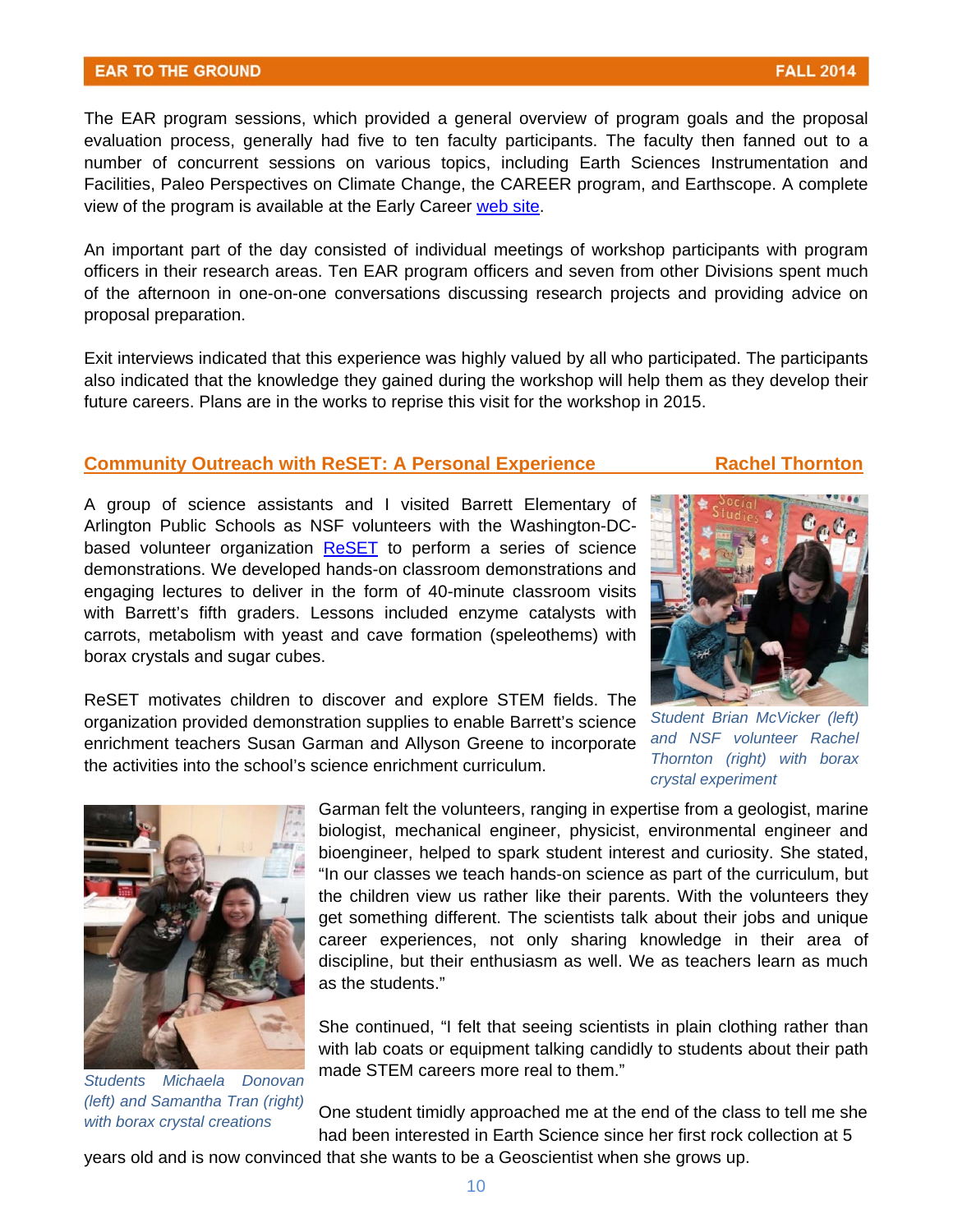In collaboration with EAR Program Directors, we have compiled a great list of examples of broader impacts that we continue to share with you in coming issues of *EAR to the Ground*. These examples range in scope, audience, and approach. However, they share some common traits: engaging relevant partners during the planning of the activity, implementation focused on the audience, and follow up activities. These examples include broader impacts activities related to outreach to the scientific community, undergraduate education, instrumentation, international collaborations, broadening participation, K-12 education, informal science education, and applications of research results. Our intent is not to have all the broader impacts in EAR look alike, but to have the broader impacts be as well informed, planned, and executed as the research projects.

#### *Protecting Human Safety & Mitigating Economic Losses through Research on Natural Hazards*

#### Award Number: 1160355

*Collaborative Research: Towards Elucidating the Transport Mechanisms of Fine Volcanic Ash*  PIs: Alexander Proussevitch, Joseph Klewicki, Gopal Mulukutla, Christopher White (University of New Hampshire), Dork Sahagian, Kimberly Genareau\* (then Lehigh University now University of Alabama).

**Research:** This tests the viability of using novel instrumentation to determine the transport properties of fine volcanic ash in the atmosphere. The team is exploring how the different sizes and shapes of ash particles, not just their density, affect ash transport in the atmosphere.

**Broader impact activity:** Volcanic ash clouds present a hazard to the aviation industry. Tiny ash particles can abrade the outer covering of airplanes and coat internal engine parts, which can result in loss of thrust. This is clearly a public safety concern and can cause billions of dollars in economic losses when planes cannot fly. Better knowledge of volcanic hazards, as well as other natural hazards, such as floods, earthquakes, and tsunamis, can both protect public health and minimize future economic losses.

*Volcanic ash can seriously disrupt air travel. Credit: Greg Waite, Michigan Tech* 

**Implementation:** This project engages researchers at multiple institutions with a well-defined plan for sharing cutting-edge facilities, including the giant low-turbulence, slow-flow wind tunnel at University of New Hampshire and the Center for Optical Technologies at Lehigh University. It also establishes an interdisciplinary collaboration between volcanologists and fluid dynamics engineers.

**Impact:** These researchers are conducting experiments and developing computer models to forecast how ash moves in the atmosphere. Such knowledge and tools may

allow prediction of how long it will take for skies to clear following volcanic eruptions and how long before planes can fly safely again. This is a specific, desired societal outcome with direct relevance for the aviation industry.



**FALL 2014**